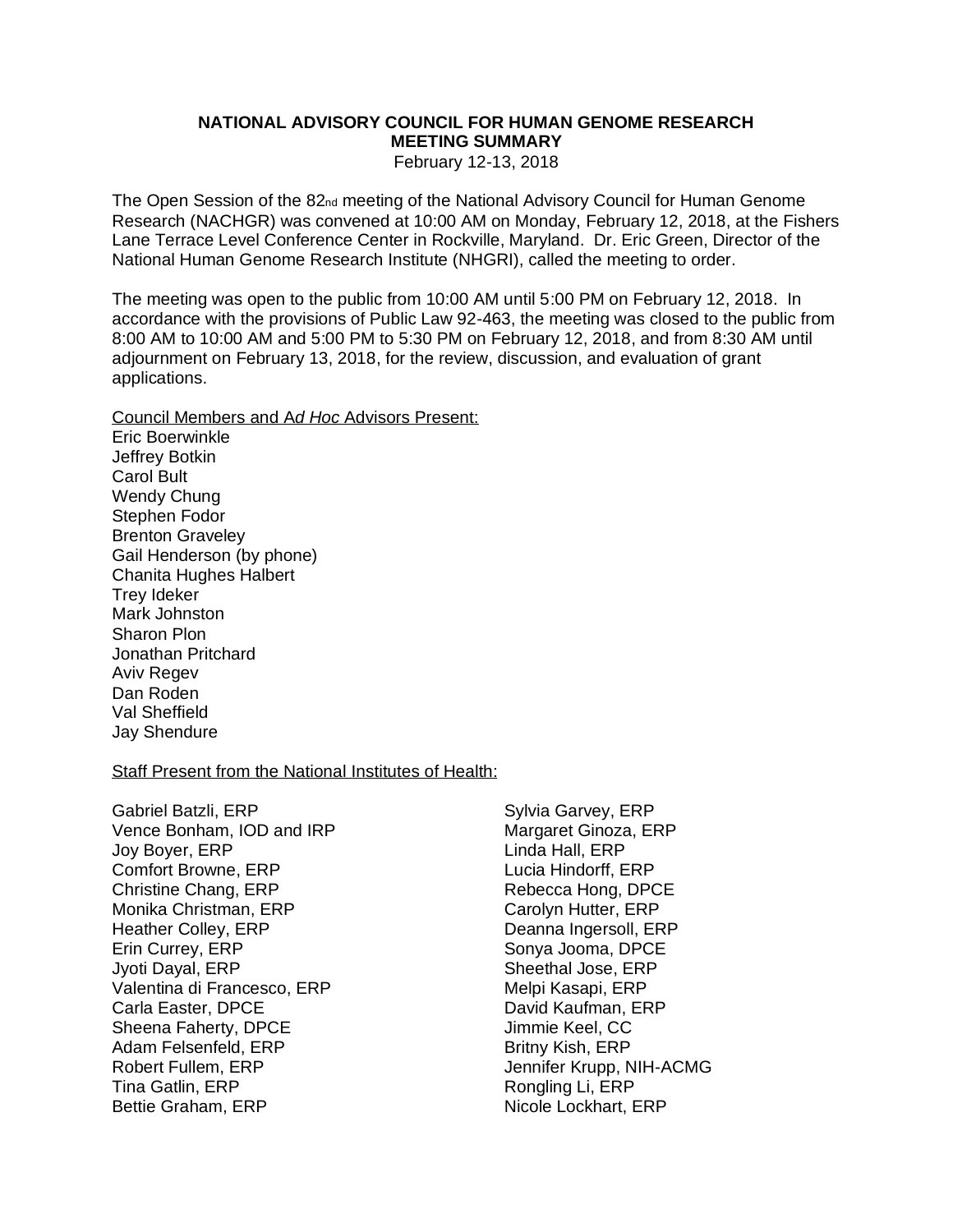Allison Mandich, IOD Ebony Madden, ERP Donna Messersmith, ERP Jenn Montooth, DPCE Sam Moore, ERP Ken Nakamura, ERP Vivian Ota Wang, ERP Michael Pagan, ERP Kiara Palmer, DPCE Mike Pazin, ERP Lisa Proctor, ERP Erin Ramos, ERP Robb Rowley, DIR Laura Rodriquez, DPCE

Ben Ryan, IOD Laura Skow, ERP Mike Smith, ERP Heidi Sofia, ERP Taylorlyn Stephan, ERP Jeff Struewing, ERP Barbara Thomas, ERP Elizabeth Tuck, DPCE Lu Wang, ERP Cara Weismann, DPCE Chris Wellington, ERP Kris Wetterstrand, IOD Ken Wiley, ERP Rosann Wise, ERP

Others Present for All or a Portion of the Meeting:

Michael Lauer, NIH OD James Ostell, NCBI/NLM

Materials, including the agenda and PowerPoint presentations for the Open Session of the 82<sub>nd</sub> NACHGR meeting are available at: <https://www.genome.gov/27570550/>

A recorded video of the entire Open Session is available at: [https://www.youtube.com/playlist?list=PL1ay9ko4A8sm6xyTXFC7ZsjCbG4EJHdm2.](https://www.youtube.com/playlist?list=PL1ay9ko4A8sm6xyTXFC7ZsjCbG4EJHdm2)

### **INTRODUCTION OF NEW NHGRI COUNCIL MEMBERS, STAFF, LIAISONS, AND GUESTS**

Dr. Bettie Graham began the Open Session with the introduction of new NHGRI staff, liaisons, and guests, which can be found at:

[https://www.youtube.com/playlist?list=PL1ay9ko4A8sm6xyTXFC7ZsjCbG4EJHdm2.](https://www.youtube.com/playlist?list=PL1ay9ko4A8sm6xyTXFC7ZsjCbG4EJHdm2)

# **APPROVAL OF MINUTES FOR THE SEPTEMBER 2017 NACHGR MEETING**

The Council approved the Minutes by unanimous vote without any edits to either content or format.

### **FUTURE MEETING DATES**

- May 21-22, 2018
- Sept. 24-25, 2018
- Feb. 11-12, 2019
- May 20-21, 2019
- Sept. 16-17, 2019

### **DIRECTOR'S REPORT**

Dr. Eric Green gave his Director's Report, which included a series of updates about recent activities at NHGRI, NIH, and in the broader genomics community. A video of his presentation can be found at: [https://www.youtube.com/watch?v=a\\_UAktr1F70.](https://www.youtube.com/watch?v=a_UAktr1F70)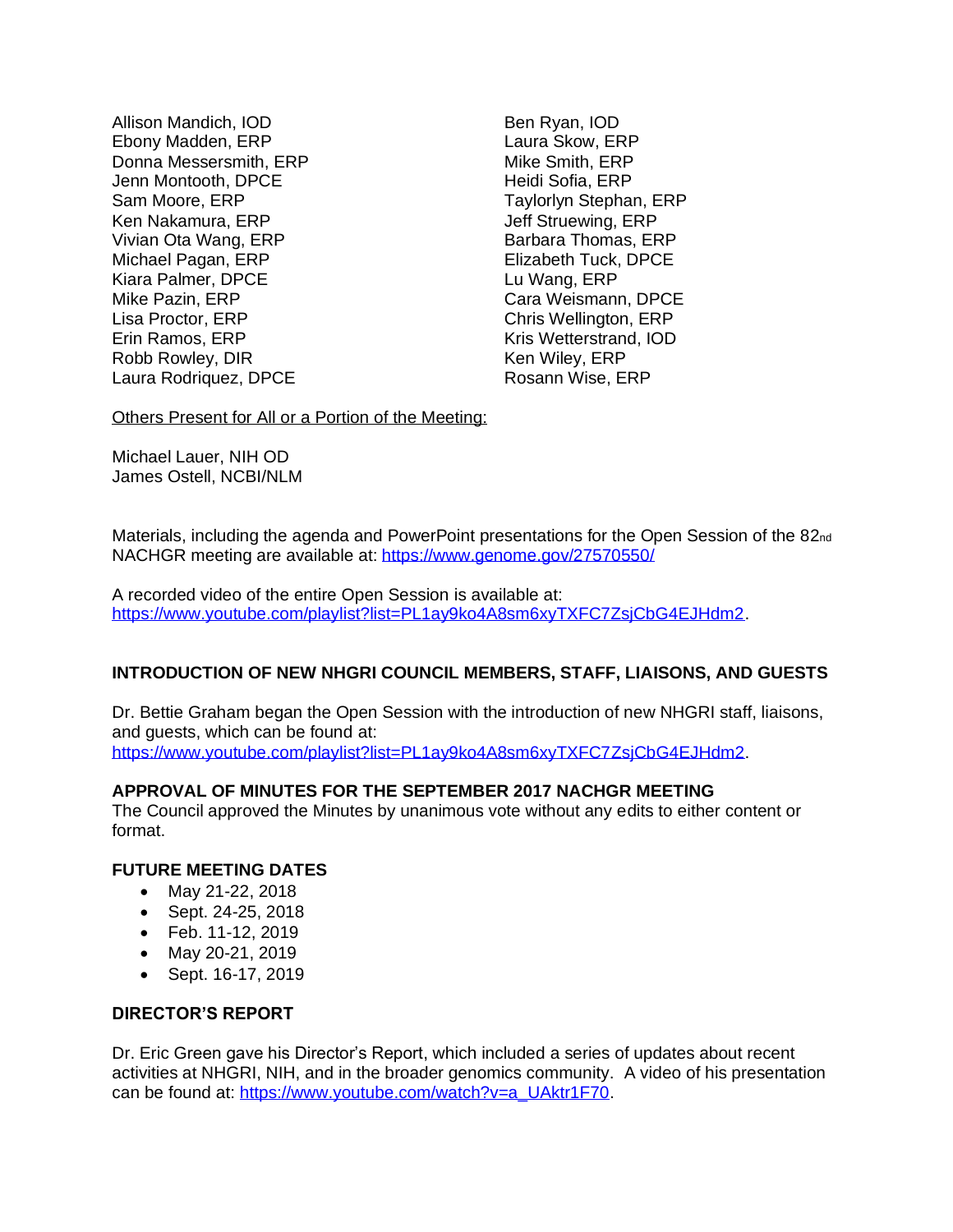**PRESENTATION –** *En Route to a "2020 Vision for Genomics": The Next Round of NHGRI Strategic Planning*

Dr. Eric Green introduced two initiatives: an examination of NHGRI's current role in the genomics ecosystem and a plan for revising the current NHGRI strategic vision. A video of this presentation can be found at: [https://www.youtube.com/watch?v=cCazVxD2isI.](https://www.youtube.com/watch?v=cCazVxD2isI) Strategic planning updates can be found at [www.genome.gov/genomics2020.](http://www.genome.gov/genomics2020)

**PRESENTATION** – *Updates from Building 1: Next Generation Researchers Initiative and Clinical Trial Reforms*

Dr. Michael Lauer presented on the status of the Next Generation Researchers Initiative (NGRI) and the Clinical Trials Reforms. Dr. Lauer shared a portfolio analysis of NIH grants that explored how decreasing success rates have affected early career stage investigators. He defined NIH's goal of identifying and supporting young researchers who are at risk of a lapse in funding. With respect to the Clinical Trials Reforms, Dr. Lauer reviewed a revision of the NIH Clinical Trials Requirements for Grants and Contracts, which aims to better identify NIH-funded clinical trials, register those clinical trials with clinicaltrials.gov, and track the publication history of those trials. A video of this presentation can be found at:

[https://www.youtube.com/watch?v=Cg3Ocm\\_65LA&list=PL1ay9ko4A8sm6xyTXFC7ZsjCbG4EJ](https://www.youtube.com/watch?v=Cg3Ocm_65LA&list=PL1ay9ko4A8sm6xyTXFC7ZsjCbG4EJHdm2&index=4) [Hdm2&index=4.](https://www.youtube.com/watch?v=Cg3Ocm_65LA&list=PL1ay9ko4A8sm6xyTXFC7ZsjCbG4EJHdm2&index=4)

### **CONCEPT CLEARANCE** – *Novel Nucleic Acid Sequencing Technology Development*

Dr. Michael Smith made a presentation about the Novel Nucleic Acid Sequencing Technology Development Program. Dr. Smith proposed renewing the current Request for Applications (RFA) with modest revisions. The RFA will remain focused on the development of new DNA and RNA sequencing technologies, and supporting research that will result in substantial improvements to current sequencing technologies. Council unanimously voted to approve the concept. A video of this presentation can be found at: [https://www.youtube.com/watch?v=H7pG64aUqtc.](https://www.youtube.com/watch?v=H7pG64aUqtc)

### **REPORT** – *The Human Microbiome Project*

Dr. Lita Proctor reported on the goals and outcomes of the Human Microbiome Project's (HMP) from FY2007-2016. Dr. Proctor discussed the major findings of the HMP, which identified the host compositions of microbiomes across a diverse set of body locations and disease cohorts, analyzed multi-omic traits across cohort studies, and made these data available to the scientific community. A video of this presentation can be found at: [https://www.youtube.com/watch?v=IdjZFSyGK-Q.](https://www.youtube.com/watch?v=IdjZFSyGK-Q)

### **REPORT** – *Recommendations from the 2017 eMERGE and Beyond Workshop*

Dr. Sharon Plon discussed the recommendations from the 2017 eMERGE and Beyond Workshop. Dr. Plon summarized the goals of eMERGE III and the discussions at the eMERGE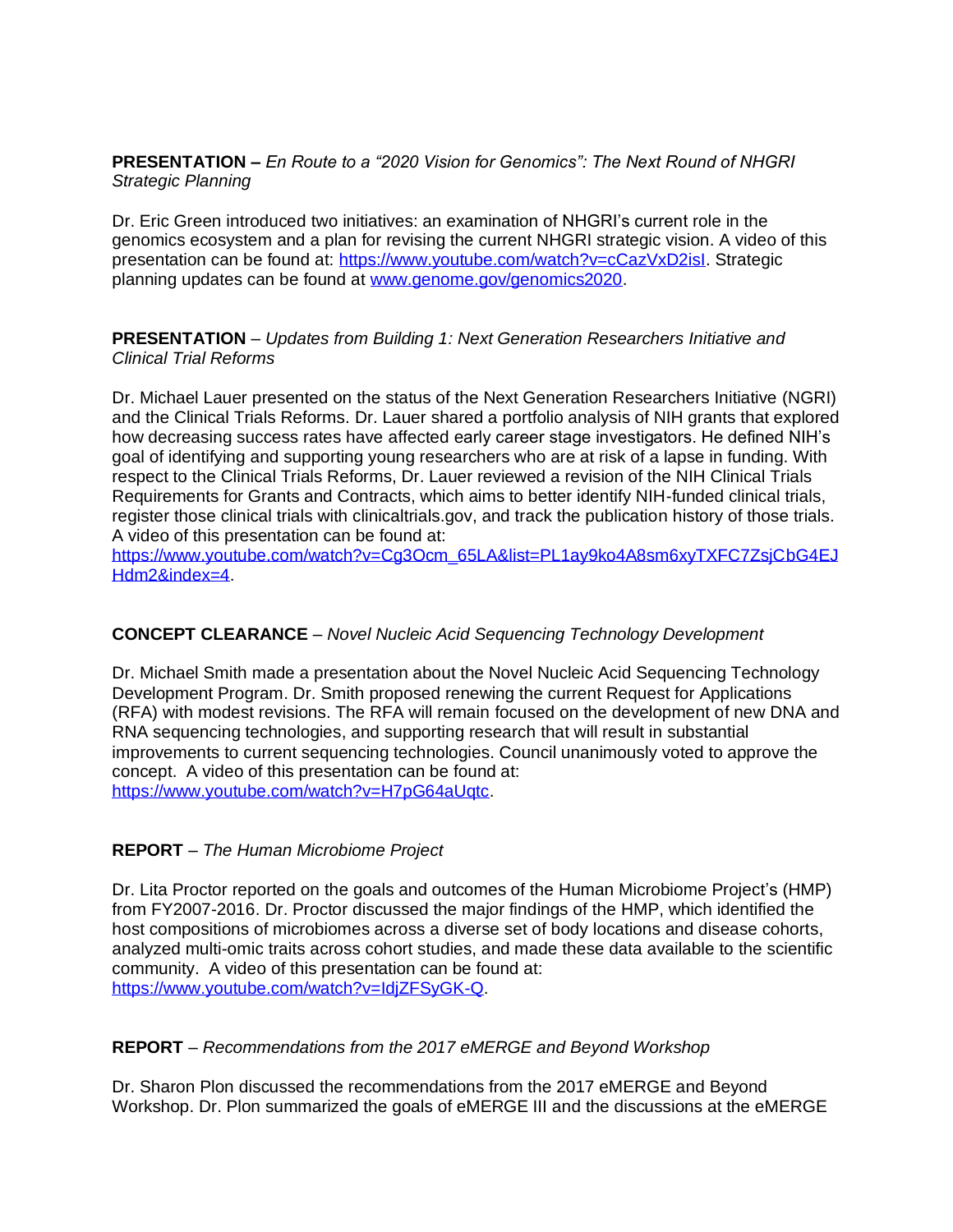and Beyond Workshop, which focused on identifying emerging issues and opportunities for using electronic phenotyping in genomics research. A video of this presentation can be found at: [https://www.youtube.com/watch?v=I8cyRzU1zA4.](https://www.youtube.com/watch?v=I8cyRzU1zA4) Additionally, the workshop video and executive summary can be found here: [https://www.genome.gov/27569445/emerge--beyond](https://www.genome.gov/27569445/emerge--beyond-the-future-of-electronic-medical-records-and-genomics/)[the-future-of-electronic-medical-records-and-genomics/.](https://www.genome.gov/27569445/emerge--beyond-the-future-of-electronic-medical-records-and-genomics/)

# **PRESENTATION** – *NCBI in a Data-Enabled World*

Dr. James Ostell reported on the current activities and future plans of the National Center for Biotechnology Information (NCBI). Dr. Ostell highlighted efforts to improve the design and user interface of NCBI tools, as well as a commitment to integrate cloud technologies. Dr. Ostell also noted that NCBI is critically studying the question of whether all data should be preserved indefinitely, or whether there comes a point when some data should be stored in lower-cost formats or removed from a database entirely. A video of this presentation can be found at: [https://www.youtube.com/watch?v=iQh9pPpvkrw.](https://www.youtube.com/watch?v=iQh9pPpvkrw)

## **REVIEW OF THE STATEMENT OF UNDERSTANDING BETWEEN NACHGR AND NHGRI**

Dr. Graham reviewed the Statement of Understanding (SOU), which is reviewed annually at the February NACHGR meeting. This document details the responsibilities and authorities of the NACHGR and the NHGRI staff, including the types of applications and actions that must be brought to the Council for review and approval. Dr. Graham noted three changes to the SOU. The Statement of Understanding was unanimously approved by the Council. A video of this discussion can be found at: <https://www.youtube.com/watch?v=jw8zU1axAAw>

### **COUNCIL-INITIATED DISCUSSION**

A video of the Council-initiated discussion can be found at: <https://www.youtube.com/watch?v=2hMCcd0n6N8>

# **ANNOUNCEMENTS AND ITEMS OF INTEREST**

Three reports from NHGRI's national liaison societies were provided this round: [National Society of Genetic Counselors Quarterly Update](https://www.genome.gov/Pages/About/NACHGR/February2018AgendaDocuments/National_Society_of_Genetic_Counselors_Report_to_Council_2-2018.pdf) [International Society of Nurses in Genetic 2017 Annual Report](https://www.genome.gov/Pages/About/NACHGR/February2018AgendaDocuments/International_Society_of_Nurses_in_Genetic_2017_Annual_Report.pdf) [American Society of Human Genetics Report to Council](https://www.genome.gov/Pages/About/NACHGR/February2018AgendaDocuments/NACHGR_February_Report-ASHG_Final.pdf) L

# **CONFIDENTIALITY AND CONFLICT OF INTEREST**

Dr. Graham read the Confidentiality and Conflict of Interest Policy to Council and asked the members to sign the forms provided to them.